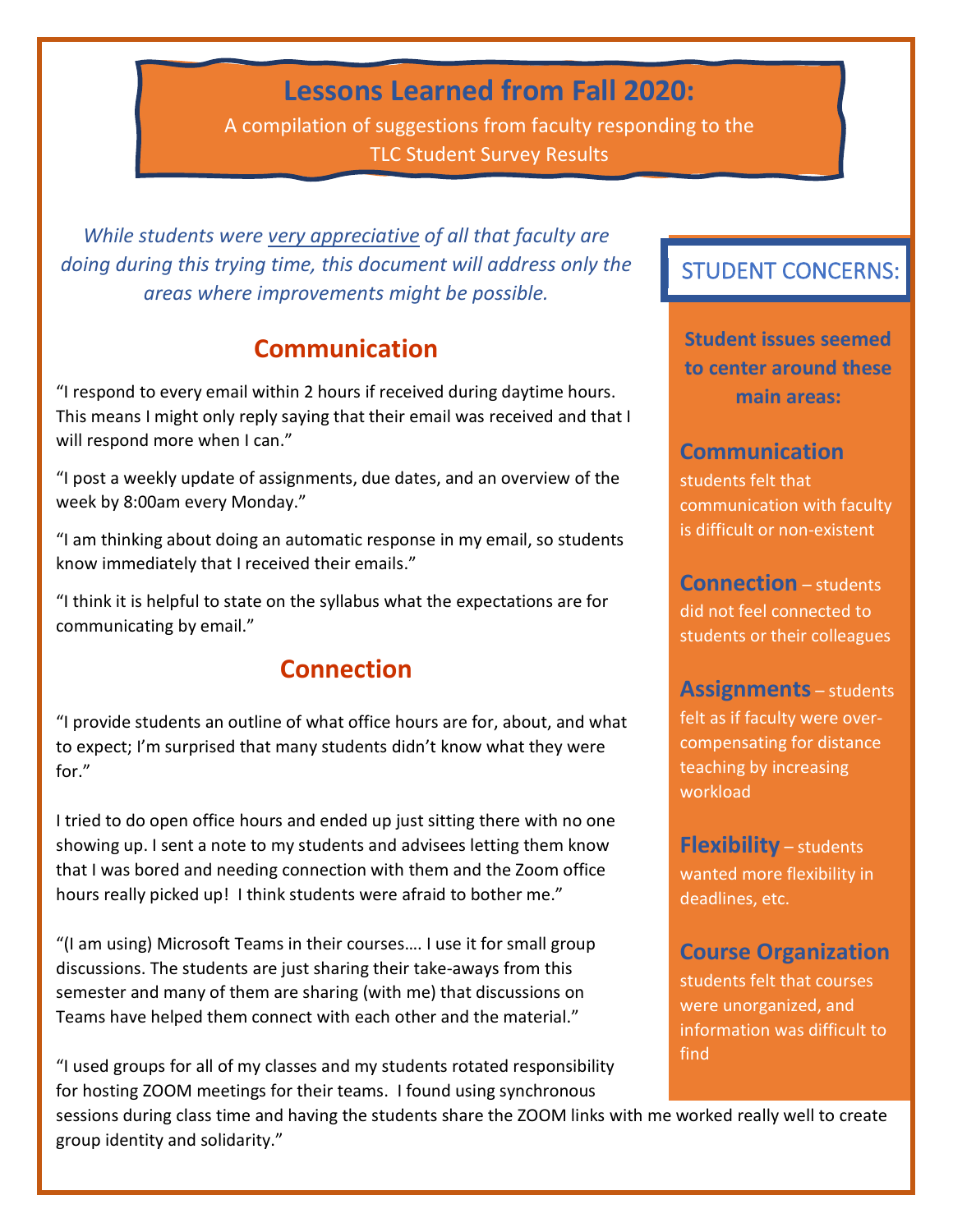"Students have seemed to enjoy my candid, often lightweight, mini-videos of me at a field site, in the lab, etc. I think they enjoy the change of scenery and that the content isn't so formal."

"I, mid-week, post silly cartoon or picture for levity. Students commented on how they look forward to this." "Sometimes I send out an email to the class with something like, "Whatcha having for dinner tonight? It's pasta and salad here." It's silly, but I'm always surprised how many students respond, they seem happy to talk about something not related to class."

"During Zoom break-out rooms, I make sure to visit each room so I can chat with the smaller number of students. The connection is so much easier and authentic this way."

## **Assignments/Flexibility**

"I have all but thrown out due dates this semester. So many students are struggling to make the dates that it was impossible to keep up. Now I have a suggested due date that I hope most of the students keep but if assignments are received later, I don't dock points."

"I tell students that they can turn things in late, but they have to email me and let me know. This serves as an opportunity to open conversation with the student."

"I have all of my assignments due at the same time (Sunday at 11:59pm). Students have said that they really appreciate the continuity."

"This semester I have built in that students can skip 2 assignments or quizzes with no repercussions."

"I have learned that, with assignments, I can't replicate a fully on-campus experience. Next semester I am going to have fewer higher-stakes assignments than weekly work due. Students seem overwhelmed with weekly assignments and quizzes."

"I'm planning on adding a few current events assignments. Easy way to accumulate points, and helps students make connections between (the discipline) and what is happening around the country and world."

"My students said that asynchronous courses helps them balance school and work/family responsibilities".

"I check in with the class every few weeks and we re-visit the syllabus to ensure that upcoming exam and assignment dates are appropriate and realistic with all that is going on right now. They appreciate this."

"I, occasionally, remind the students of the expected number of hours that the course might require. Sometimes I think this escapes them."

**NOTE:** From **Cult of Pedagogy**, it is suggested that during this stressful time of Covid, content needs to be 'simplified and slowed down'. Take a look at **[cultofpedagogy.com](http://www.cultofpedagogy.com/)**; it's fabulous (D. Guelda).